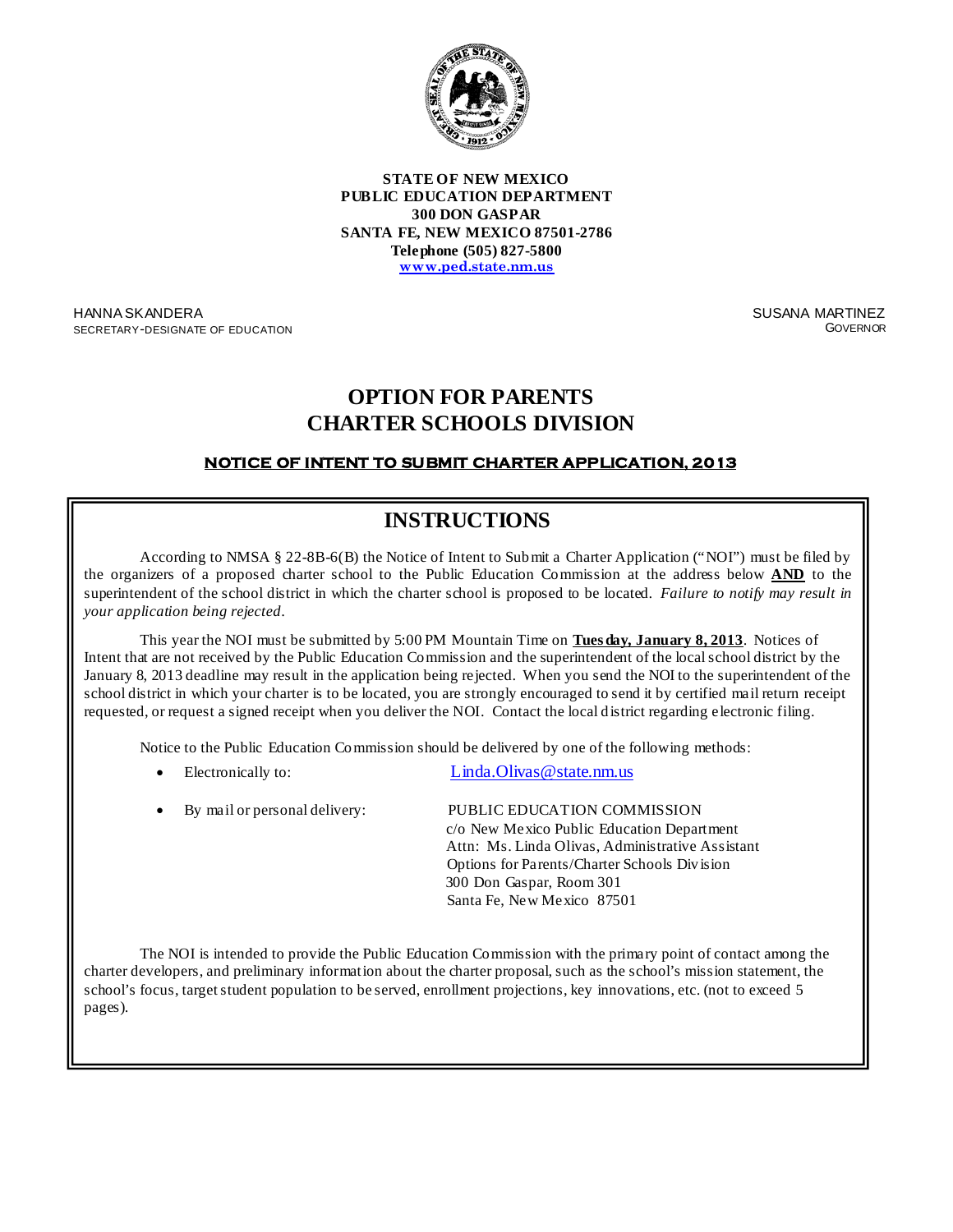- 1. General Information
	- Name of Proposed School

Technology Leadership High School

• Grade levels to be offered and enrollment projections

| Grade Levels to be | Projected Total   |
|--------------------|-------------------|
| <b>Offered</b>     | <b>Enrollment</b> |
| $9 - 12$           | 430               |
|                    |                   |

• Primary Point of Contact

| Name  | Tony Monfiletto                                |       |    |                 |       |
|-------|------------------------------------------------|-------|----|-----------------|-------|
|       | Mailing Address   800B 20 <sup>th</sup> Street |       |    |                 |       |
| City  | Albuqueque                                     | State | NM | 7 <sub>in</sub> | 87104 |
|       | <b>Phone</b> 505 242-4733                      |       |    |                 |       |
| Email | tony@leadership-pdc.org                        |       |    |                 |       |

2. Names, roles, and current employment of all persons on the applicant team, and qualifications of the team members to establish a high-quality charter school

|                  |              | <b>Oualifications:</b>                                  |  |  |
|------------------|--------------|---------------------------------------------------------|--|--|
| Name             | Role on Team | Education, Employment, Experience                       |  |  |
| Tony Monfiletto  | Founder      | Masters in Public Administration, Principal of ACE      |  |  |
|                  |              | Leadership High School, founder of Amy Biehl High       |  |  |
|                  |              | School, Analyst for the Legislative Education Study     |  |  |
|                  |              | Committee and the Chicago Panel on Public School        |  |  |
|                  |              | Policy                                                  |  |  |
| Everette Hill    | Co-Founder   | Masters in Counseling, Current Director of the New      |  |  |
|                  |              | Mexico Forum Foundation, member of the Childrens        |  |  |
|                  |              | Cabinet and a positive youth development expert         |  |  |
| Larry Myatt, PhD | Advisor      | PhD in Education, former principal of Fenway High       |  |  |
|                  |              | School in Boston MA, former Principal on Assignment in  |  |  |
|                  |              | the Boston High School Renewal Initiative, CES National |  |  |
|                  |              | Faculty Member at Brown University among other          |  |  |
|                  |              | achievements. National expert in school design and      |  |  |
|                  |              | leadership                                              |  |  |
| Michael Soguero  | Advisor      | MA in Education, Executive Director of the Eagle Rock   |  |  |
|                  |              | Professional Development Center, Founder of the Bronx   |  |  |
|                  |              | Guild school in NYC. National expert in professional    |  |  |
|                  |              | development systems                                     |  |  |
| Enrique Cardiel  | Advisor      | MA in Public Health, Bernalillo County Urban Health     |  |  |
|                  |              | Extention Coordinator, President of the South San Pedro |  |  |
|                  |              | Neighborhood Association                                |  |  |

3. Model or focus of the proposed school (e.g., performing arts, dual language, college prep, STEM, Montessori, IB):

ACE Leadership High School model

4. Does the school expect to contract with another entity for either management, or substantial oversight or direction in the school's operation? Yes:  $\boxtimes$  No:.

If YES, describe the entity and the role it will have in the school's operational plan.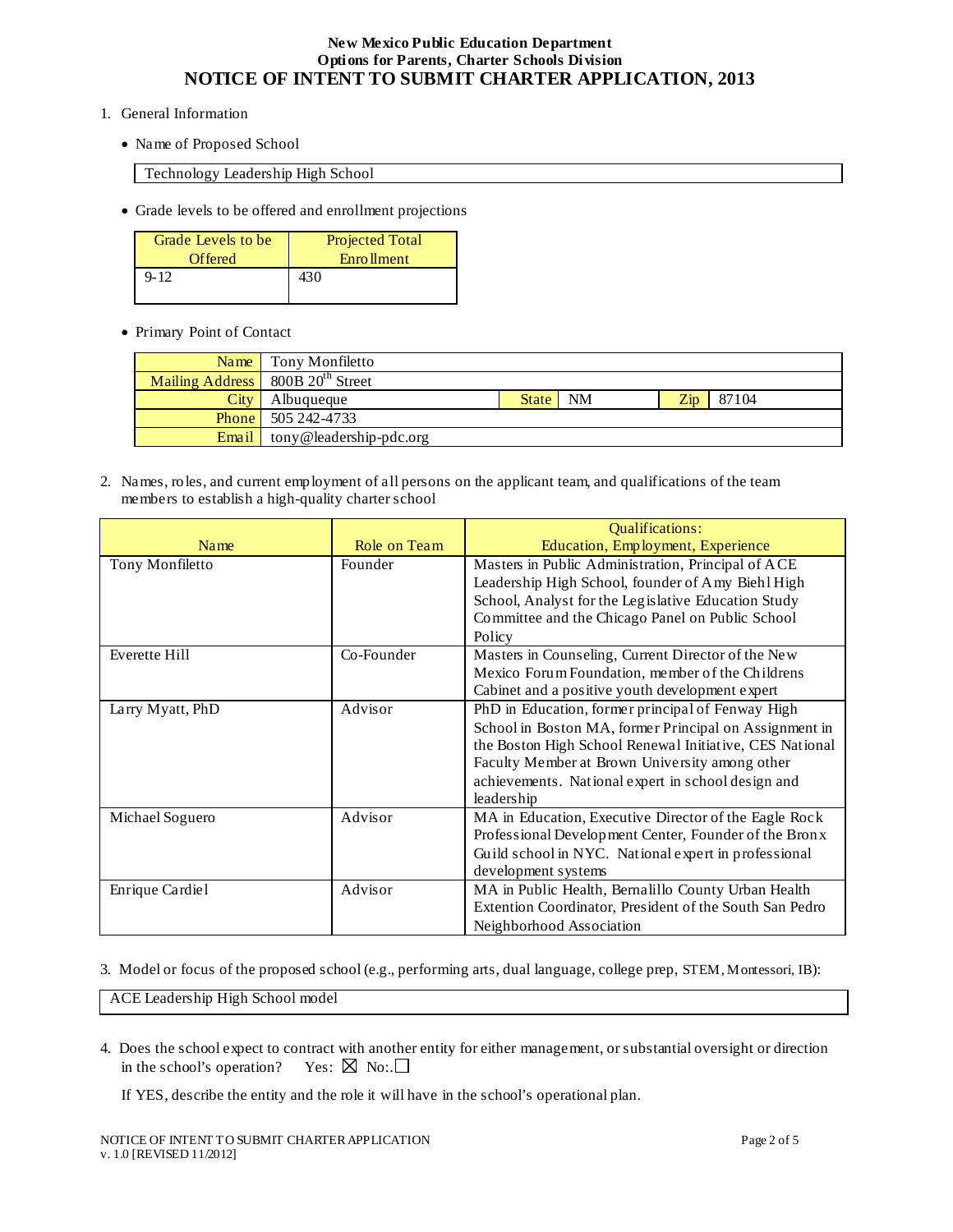The Technology Leadership High School will be incubated by the New Mexico Center for School Leadership, the Professional Development Center at ACE Leadership High School. T?he curriculum, student support, and community engagement focus of the school will be based on the ACE Leadership High School model.

- 5. Does the applicant team or any members of the team currently operate any other schools? Yes:  $\boxtimes$  No:  $\square$ .
- 6. If the charter proposal is a replication, identify the school(s) you are replicating and the data that you have that support why this model should be replicated.

Analysis of raw scores in student growth on the NWEA MAPS test:

- 50 percent of the cohort improved faster than growth predicted by the test
- 65 percent of the cohort improved faster than growth predicted by the test

87 percent retention rates from year to year

90 percent of students are in the bottom quartile of all students in New Mexico for Reading and Math when entering the school. Growth in skills for these students grew two times the rate considered to be excellent according to the Public Education Department's school report card analysis.

7. Vision/Mission statement. (2-3 sentences)

Technology Leadership High School will prepare underserved studens from disenfranchised communities for careers in the health care field. The focus will be to work with low income students who have not been successful in traditional schools. The approach will focus on "Learning by Doing," high levels of social and emotional support, and community engagement.

- 8. Student population and geographical setting of the school
	- Define the targeted geographical area of the proposed school from which you expect to draw a significant number of your students.

Albuquerque New Mexico

• Describe the targeted student population including key demographic data (academic performance, home languages, ELL, and special education populations).

Technology Leadership High School will serve students who are between 14 and 24 years of age. The school will operate from 9:00 am to 9:00 pm. Roughly 1/3 of students will have dropped out of high and the remaining 2/3 of students will be in grades 9-12. We anticipate that most students will be undercredited and off track to graduation and in need of a relevant highly personalized approach to learning. Although we have not identified an area of Albuquerque to locate our school yet, we anticipate that the South Valley, West Side, or Southeast Heights will be our home since those areas have the greatest need. We expect performance levels of incoming students to reflect the performance levels and demographics common in those areas:

- 1. 20% competency in Math
- 2. 30% competency in Reading
- 
- 3. 50% ELL<br>4. 20% speci 20% special education
- 5. 90% Latino and roughly 50% who have Spanish as their home language 6. 90% Free/reduced lunch
- 6. 90% Free/reduced lunch

We also expect that most of our students will be under-credited and off-track to graduating or returning to school after dropping out. The percentage of students fitting this profile could be as high as 80%. Graduation rates in these areas of Albuquerque range from roughly 47% to 65% and we expect that many students will choose our school because it is able to accommodate them at any level of readiness (skills or credits earned). Also, many studies have documented the need for relevancy and purpose in their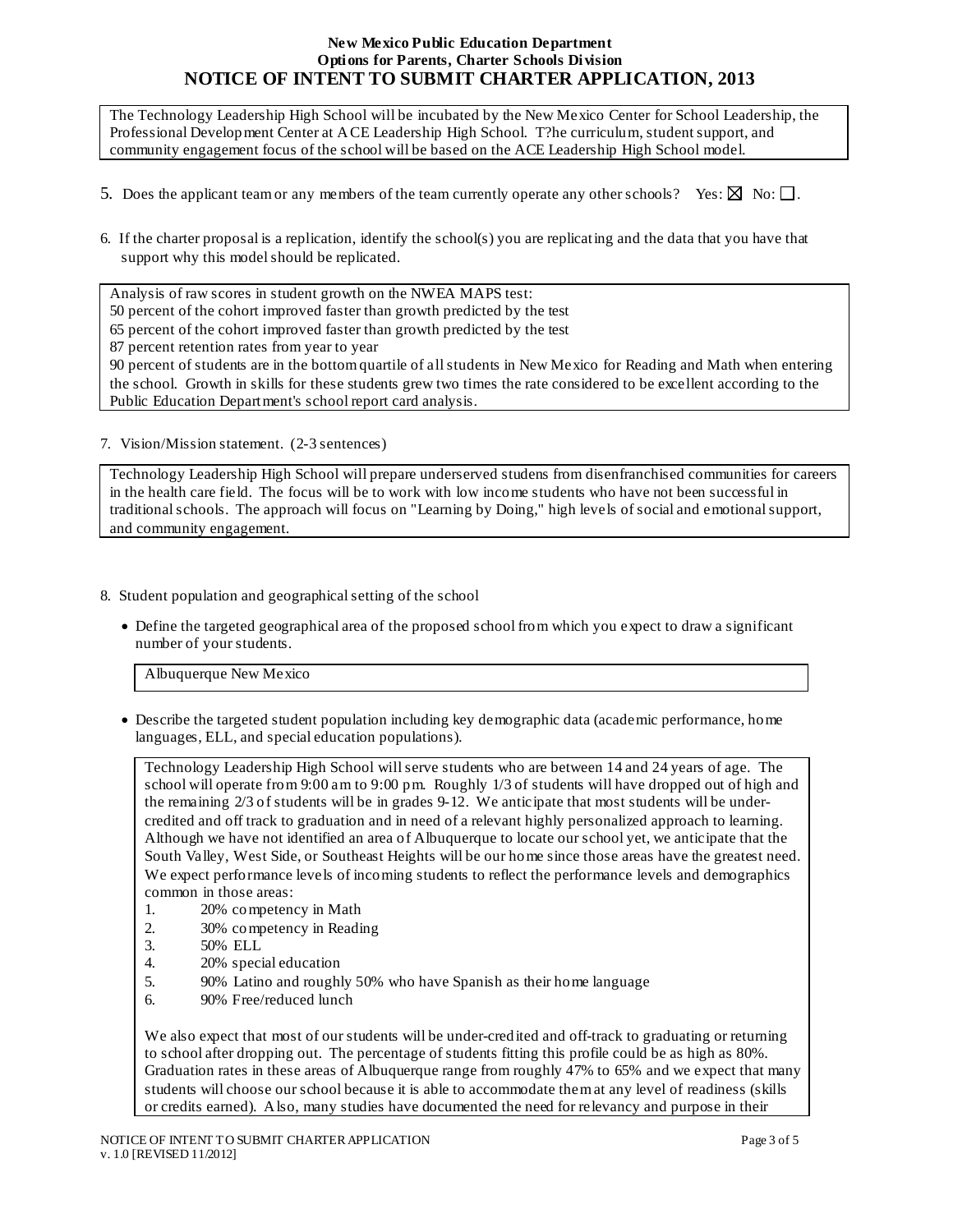learning for at-risk students and we are committed to making school directly related to their future ambitions to work in the technology sector.

• Identify where these students are most likely being educated currently and why they are expected to choose the proposed charter school for their future educational needs.

Students served by the school are currently being educated in the city of Albuquerque. They would choose to be educated at Technology Leadership High School because they will be attracted to a highly relevant career focused education that is designed for young people who have dropped out of school or are off track to graduation. There are very limited options for young people to earn a high school diploma that actually has currency in the market place and the technology sector is one of the fastest growing industries in the country.

9. Provide evidence that the applicant team has assessed community need for a school of the nature that will be proposed in the application (e.g., objective surveys or other measures of local demand for the proposed educational program).

There is a growing demand for Career and Technical Education in high school. According to "Reinventing High School for the 21st Century," which was published by the Association for Career and Technical Education, over one third of all students now choose at least three classes associated with a career focus in high school.

The future of our community and the future of the technology sector are dependent upon a pipeline of highly qualified workers. According to the US News and World Report, 5 of the 10 fastest growing jobs in the United States are in the tech sector and according to the Milken Foundation, New Mexico is prime for growth in the sector:

- Number 10 in the nation in depth and breadth of science and technologies assets
- Number 2 in nanotechnology venture capital investment (2004-2007)
- Number 5 in total venture capital investment growth (2006-2007)

• Number 9 in the number of high-tech industries in terms of employment growing faster than U.S. average (2003-2007)

10. Identify significant innovative features that the school will implement in order to help it realize its vision / mission (e.g., non-traditional school year, longer school day, partner organizations, etc.).

#### Key Design Principles:

1."Learning by Doing" through a project-based learning curriculum framework where all classes will be taught through the lens of technology,

2. High levels of social and emotional support through Positive Youth Development practices, and

3. Community Engagement that leverages collaborative relationships with public, private and community agencies to leverage support for the school and access to greater learning for students.

Most often career and technical education is provided through high school career academies. A focus such as technology is done by adding meaningful and relevant career focused electives to the basic core curriculum of the traditional school. Instead of taking the incremental approach to program development, we will re-engineer the school to make the entire day supremely relevant and able to prepare graduates to become leaders in the technology sector:

Specific Design Features Include:

1. School will be held from 9:00 am to 9:00 pm and it will operate on a year-round calendar. There will be six weeks of professional development spread throughout the year for teachers to receive on-going training.

2. The school will serve students ranging from 14-24 in a day and evening program.<br>3. All students will be prepared to attend college if they choose. The curriculum will

3. All students will be prepared to attend college if they choose. The curriculum will be designed backward from expectations for a variety of careers outlined by the University of New Mexico and Central New Mexico Community College.